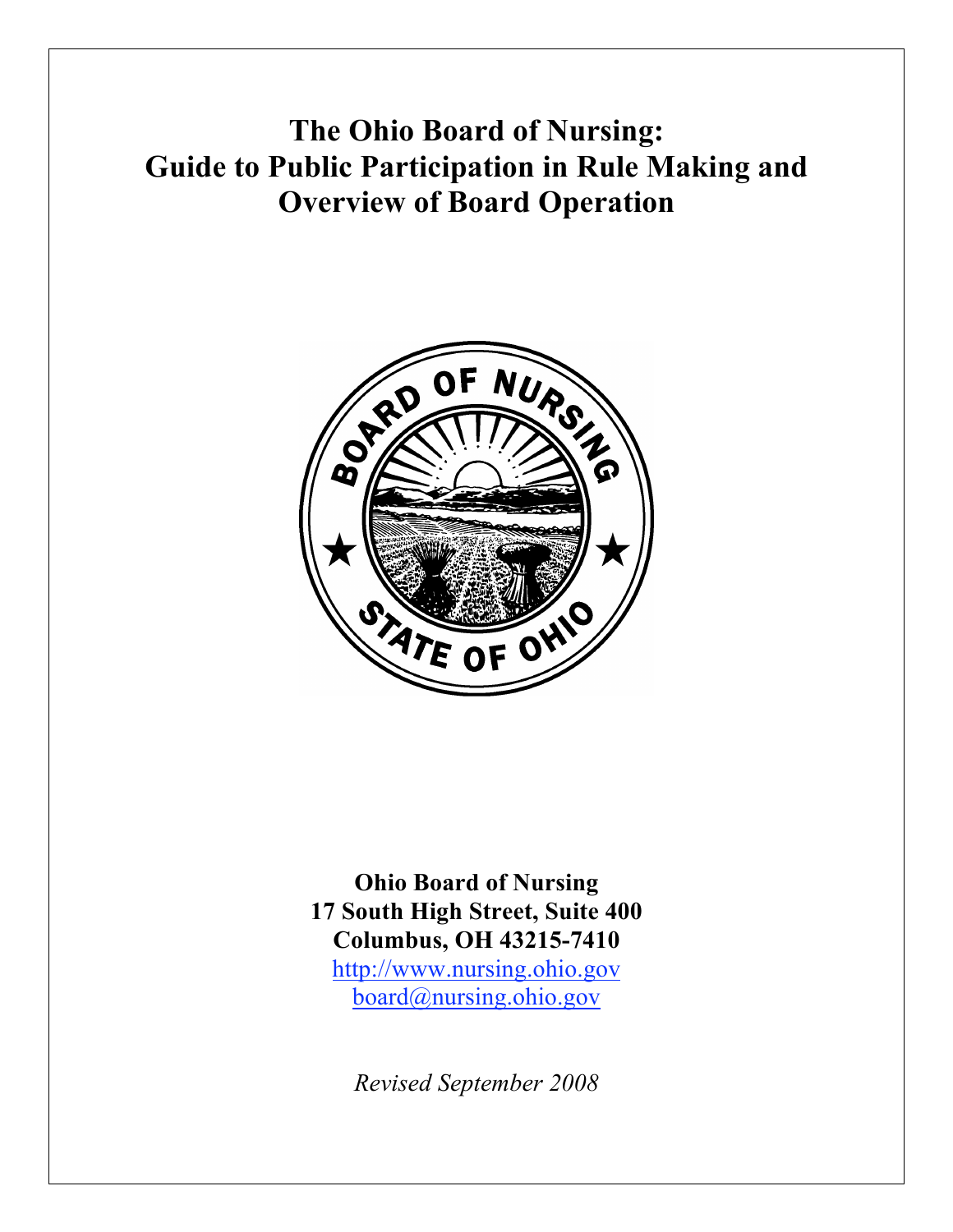# **THE OHIO BOARD OF NURSING: GUIDE TO PUBLIC PARTICIPATION IN RULE MAKING AND OVERVIEW OF BOARD OPERATIONS**

#### **MISSION**

The mission of the Ohio Board of Nursing (Board) is to actively safeguard the health of the public through the effective regulation of nursing care.

#### **BACKGROUND**

The Board functions as a governmental agency created by Ohio law to regulate the practice of nursing in the state of Ohio for the safety of the public. The Nurse Practice Act is set forth in Chapter 4723. of the Ohio Revised Code, and Chapters 4723-1 through 4723-27 of the Ohio Administrative Code contain rules adopted by the Board. The Nurse Practice Act and the rules establish requirements for various types of licensure and certification, practice, discipline, education, and various training programs. You can access the statute and the rules through the Board web site at www.nursing.ohio.gov.

Licensees and certificate holders regulated by the Board include registered nurses, advanced practice nurses (certified nurse practitioners, clinical nurse specialists, certified nurse midwives, and certified registered nurse anesthetists), licensed practical nurses, dialysis technicians, medication aides and certified community health workers.

A thirteen-member Board is appointed by the Governor and consists of eight registered nurses, four licensed practical nurses and one consumer. Of the eight registered nurses on the Board, one must be authorized to practice as an advanced practice nurse. The consumer member of the Board, a non-nurse, represents the interests of consumers of health care. All Board members serve a term of four years and may be reappointed for a second four-year term. The Board appoints an Executive Director who oversees the daily operations of the Board.

#### **FUNCTIONS AND PROGRAMS**

The public expects safe nursing care will be delivered and unsafe or incompetent practitioners will be appropriately dealt with. The Board provides these assurances through the following functions and programs.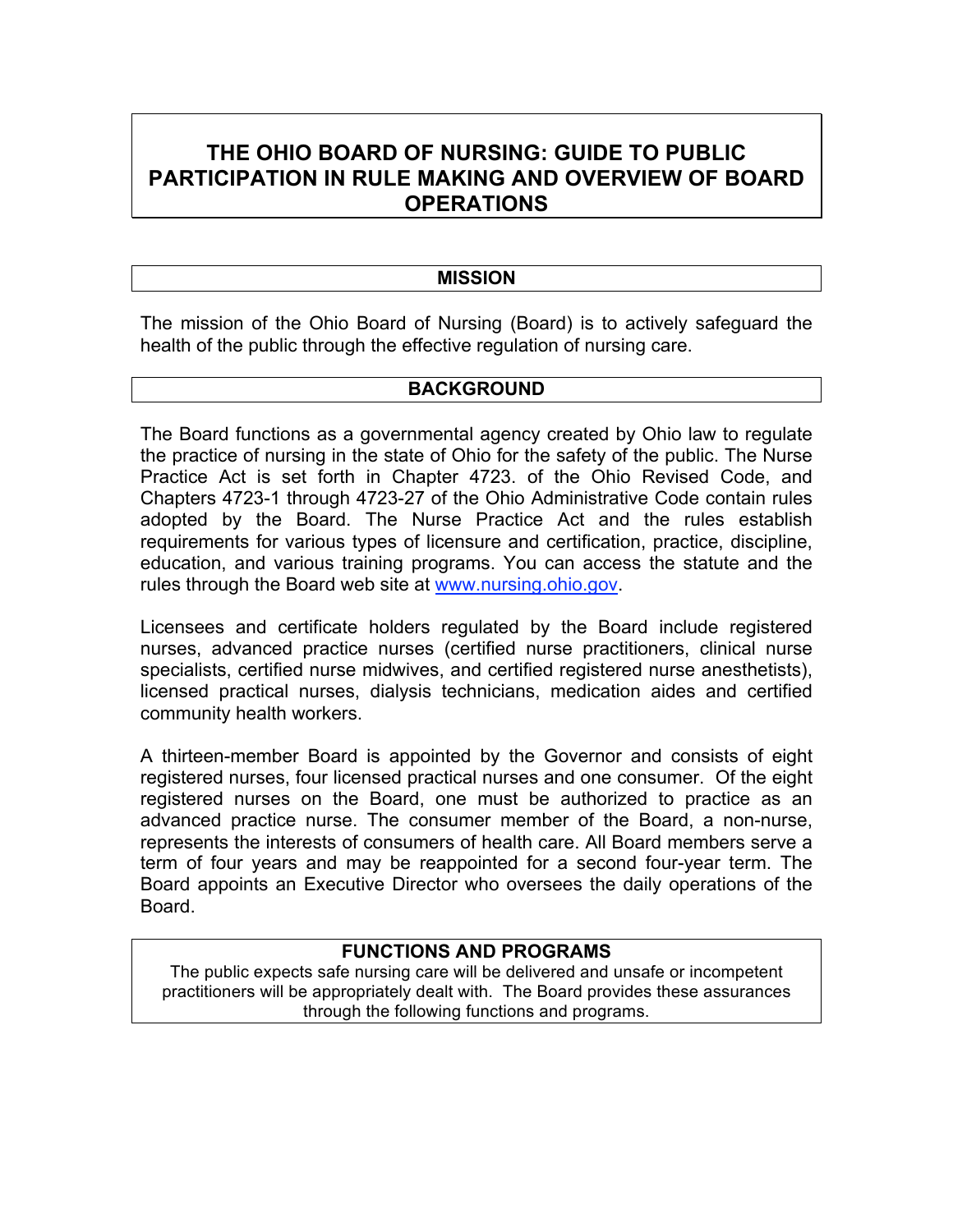## **Licensure, Certification and Continuing Education**

The Board issues licenses and certificates to individuals who meet statutory and regulatory requirements and works toward having processes in place to license, certify, and renew applicants as quickly as possible so they may enter or remain in the workforce.

- In fiscal year 2008, the Board maintained approximately 223,000 active licenses or certificates.
- The Board maintains a web-based system for verification of licenses and certificates.
- Online renewal of licenses and certificates is encouraged. Approximately 85% of LPN renewals for the 2008 biennial period were processed online.
- The Board assures that licensees and certificate holders maintain competency based on the continuing education requirements set forth in the Nurse Practice act and rules; conducts continuing education audits; and convenes the Advisory Group on Continuing Education.
- Continuing education questions can be sent to ce@nursing.ohio.gov.

The public may access license or certificate information by telephone or computer inquiry. Go to the Board web site at www.nursing.ohio.gov and click on "Verification." Employers should verify license and certificate status through the web-based verification system.

# **Nursing Education and Training Programs**

The Board approves pre-licensure education and training programs to assure the programs maintain academic and clinical standards for the preparation of entrylevel nurses, dialysis technicians, medication aides, and certified community health workers.

- In fiscal year 2008, through staff site visits and Board review, the Board approved, reapproved or maintained the status of 143 nursing education programs (78 registered nursing and 65 practical nursing programs).
- In addition, the Board regulates dialysis training programs, medication aide training programs, and community health worker programs.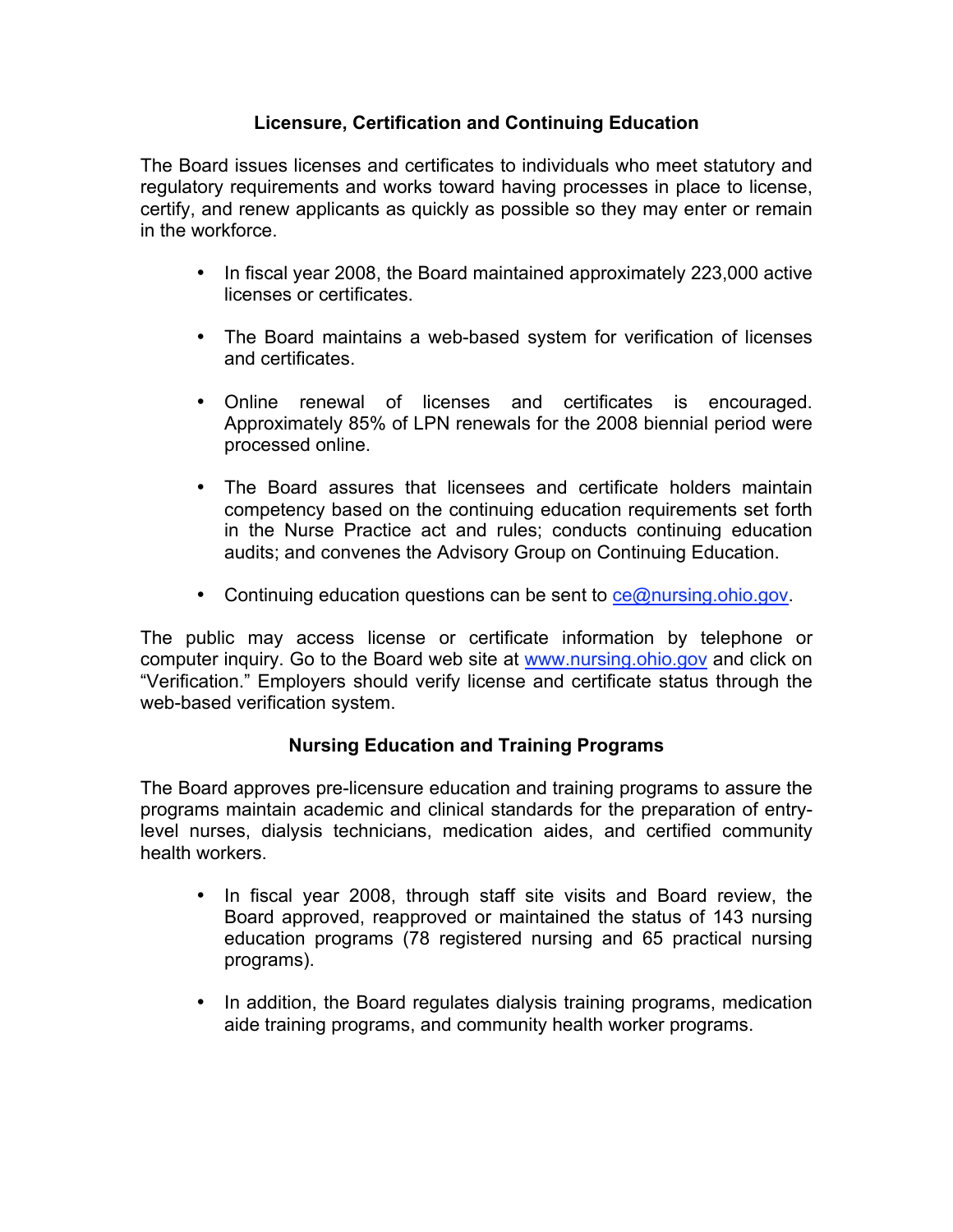## **Practice Questions and Issues**

The Board addresses pertinent nursing regulatory issues and requirements for licensees and certificate holders and provides greater clarity about the requirements to those regulated by the Board. The Board receives and responds to numerous practice questions from licensees and certificate holders, employers, and the public. Practice questions or issues may be sent to practice@nursing.ohio.gov.

- The Board convenes a Committee on Practice to collect and review information concerning practice questions and when necessary, prepares Interpretive Guidelines for Board approval.
- The Board convenes the Advisory Group on Dialysis and the Committee on Prescriptive Governance, and maintains and updates the Formulary that establishes the parameters for drugs prescribed by advanced practice nurses.

# **Compliance, Discipline and Monitoring**

The Board handles complaints, investigations and adjudications to safeguard the health of the public and, in cases involving chemical dependency or practice issues, offers alternatives to discipline programs if appropriate. A complaint form is available on the Board web site, or the complaint can be filed through discipline@nursing.ohio.gov. All complaints are confidential and will be investigated to determine whether a violation has occurred.

- During fiscal year 2008, the Board received 4,021 complaints. Board disciplinary action averaged 280 each Board meeting.
- Board actions are posted on the Board website.
- Employers can also review *Momentum*, a quarterly Board publication, for disciplinary actions that are published in each issue.
- Ohio law requires mandatory reporting which means that employers are required to report to the Board those licensees and certificate holders whom they have reason to believe may have violated the Nurse Practice Act law or the rules adopted by the Board.

The Board also administers confidential alternative programs to discipline, including the Alternative Program for Chemical Dependency and the Practice Intervention and Improvement Program. Monitoring agents assure that individuals comply with the terms and conditions of Consent Agreements and alternative to discipline program agreements.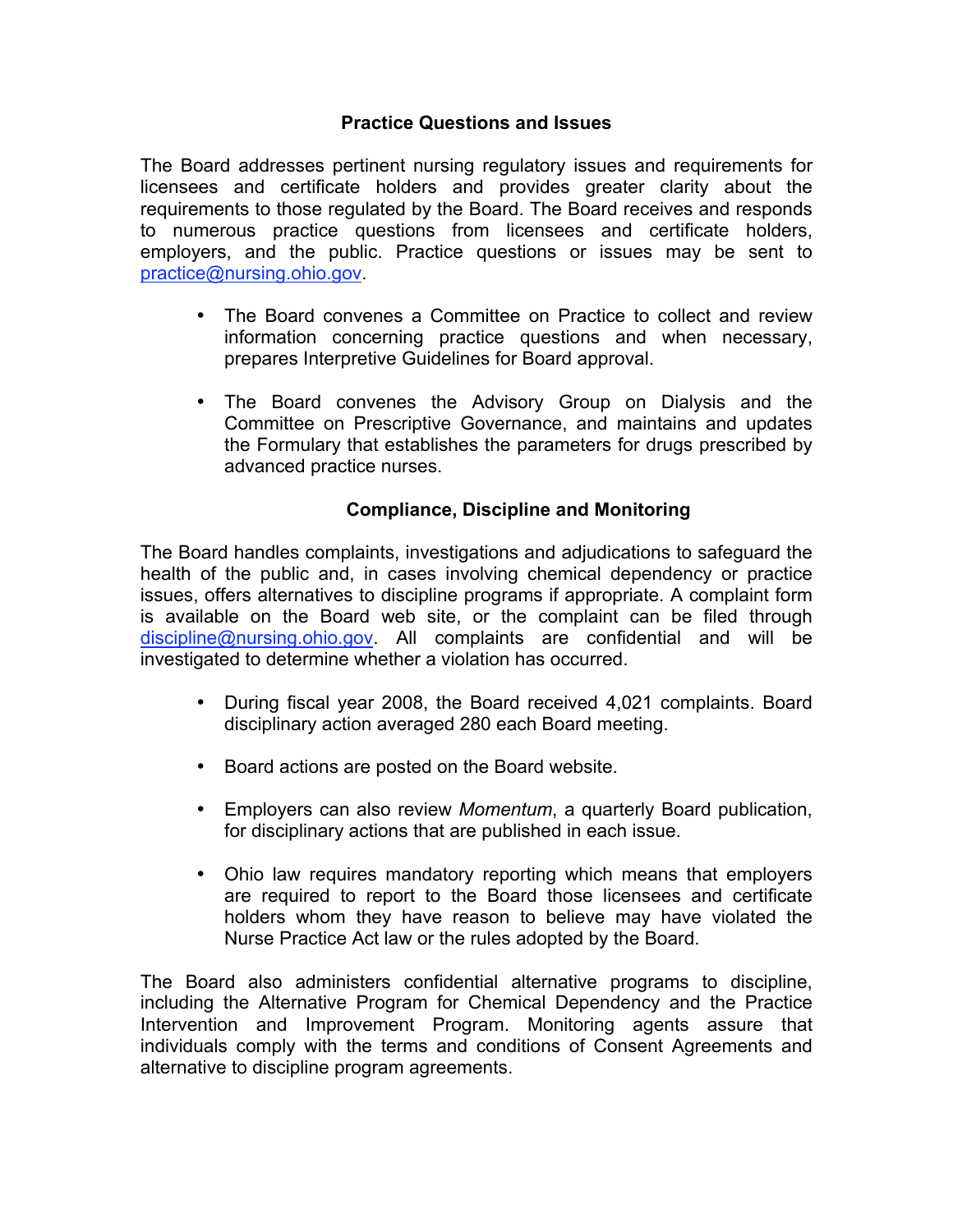## **RULE MAKING PROCESS**

By law, the Board is authorized to promulgate (adopt, amend, and rescind) rules to carry out the provisions of the Nurse Practice Act and implement the Board's regulatory mission. Also, Ohio law requires the Board to review its rules at least once every five years. In addition to the five-year review, the Board may consider other rules or amendments to the rules at various times.

When the Board proposes new rules or modifications to existing rules, the rules or changes will be electronically filed and can be accessed through the Board web site. The Board also files a public notice to inform interested parties that the Board will hold a hearing on proposed rules to hear public comment. After receiving public comment, the Board considers the testimony (written and oral) and determines whether to make changes to the rules as proposed. Lastly, the Joint Committee on Agency Rule Review, a bi-partisan committee of legislators, conducts a final review of all Ohio rules.

## **PUBLIC PARTICIPATION IN THE RULE MAKING PROCESS**

The Board seeks public participation through Advisory Groups and Open Forums during Board meetings, and may convene Committees to review particular issues. Interested parties may attend Board Committee meetings convened to consider specific issues or tasks. All meetings of the Board, Advisory Groups and Board Committees are open to the public and governed by the Ohio Open Meetings Act. Upcoming meeting information is contained on the Board website, and can be obtained by contacting the Board office at board@nursing.ohio.gov or by calling (614) 466-6940. Rule making or legislative questions, comments or issues may also be sent to law-rules@nursing.ohio.gov.

#### **INFORMATION AND CONTACTING THE BOARD**

The Board web site is www.nursing.ohio.gov. Information is updated regularly and includes, among other things, verification, proposed rules, publications, Annual Reports, and links to other state agencies and to the National Council of State Boards of Nursing.

*Momentum*, a quarterly publication of the Board, is sent to those with an active license or certificate to provide information on Board activities.

Interested parties are encouraged to subscribe, through the web site, to *OBN e-News* for updates, a free service.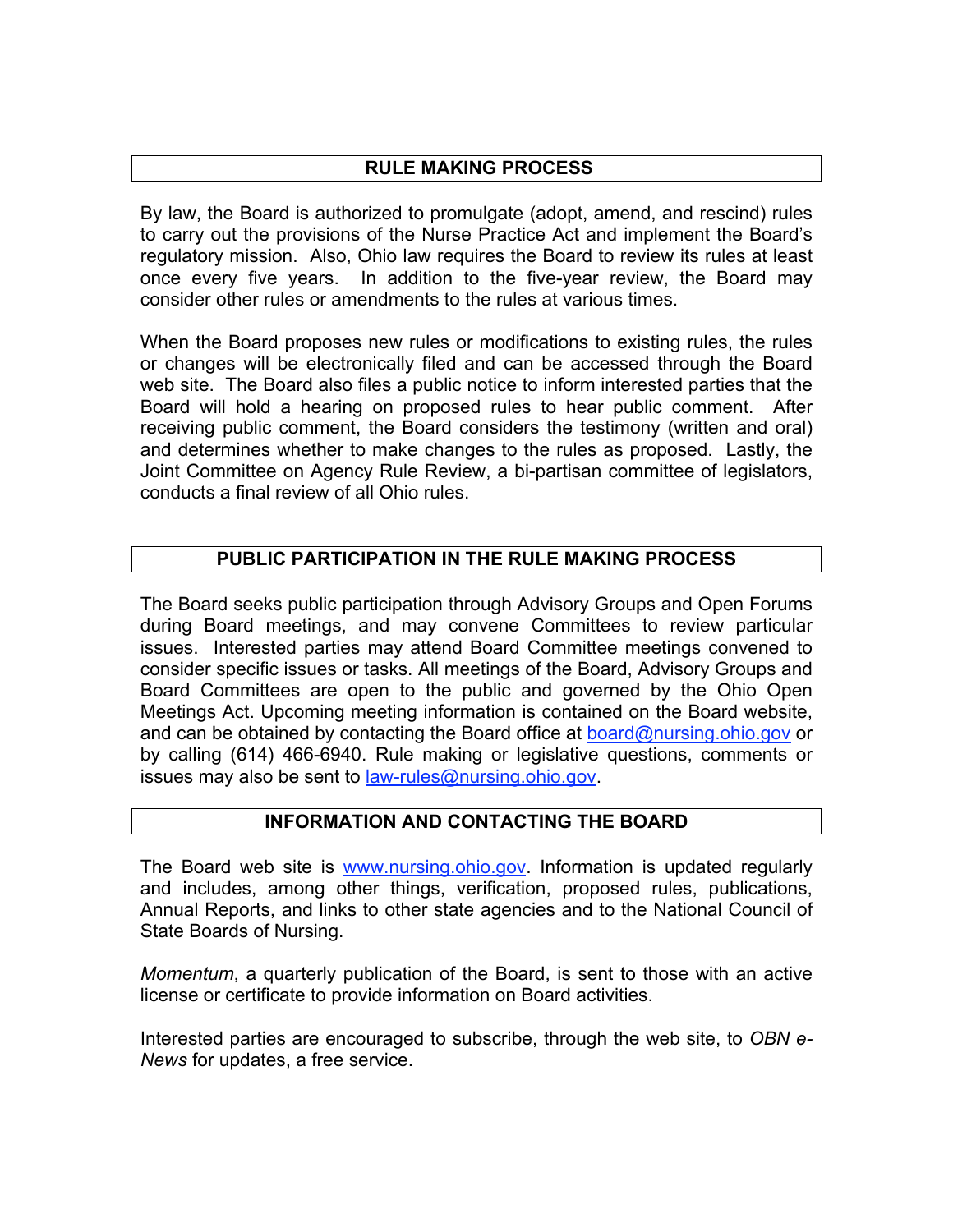Specific questions may be sent directly to the program area at the Board:

For questions or issues related to initial nurse licensure by Examinations or Endorsement from another state:

> licensure@nursing.ohio.gov Licensure Unit: 614-995-7675

For questions or issues related to Reactivation/Inactivations, Renewals, Name or Address changes for an existing Ohio nursing license:

> renewal@nursing.ohio.gov Renewal Unit: 614-995-5420

For matters related to the Investigation or Discipline of licensed or certified practitioners:

> disciplinary@nursing.ohio.gov Complaint Line: 614-466-9558

For questions or issues related to Post-Disciplinary Monitoring:

monitoring@nursing.ohio.gov Post-Disciplinary Monitoring Desk: 614-466-9560

For questions regarding alternative discipline such as the Alternative Program for Chemical Dependency (AP):

> alternative@nursing.ohio.gov Alternatives to Discipline: 614-466-0376

For questions regarding training or certifications of Dialysis Technicians, Community Health Workers or Medication Aides:

> dialysis@nursing.ohio.gov Certifications Desk: 614-466-6966

chw@nursing.ohio.gov 614-466-6966

medicationaides@nursing.ohio.gov 614-466-6966

For questions regarding practice issues for RN's, LPN's, Dialysis Technicians, Community Health Workers and Medication Aides including the Practice Intervention and Improvement Program (PIIP):